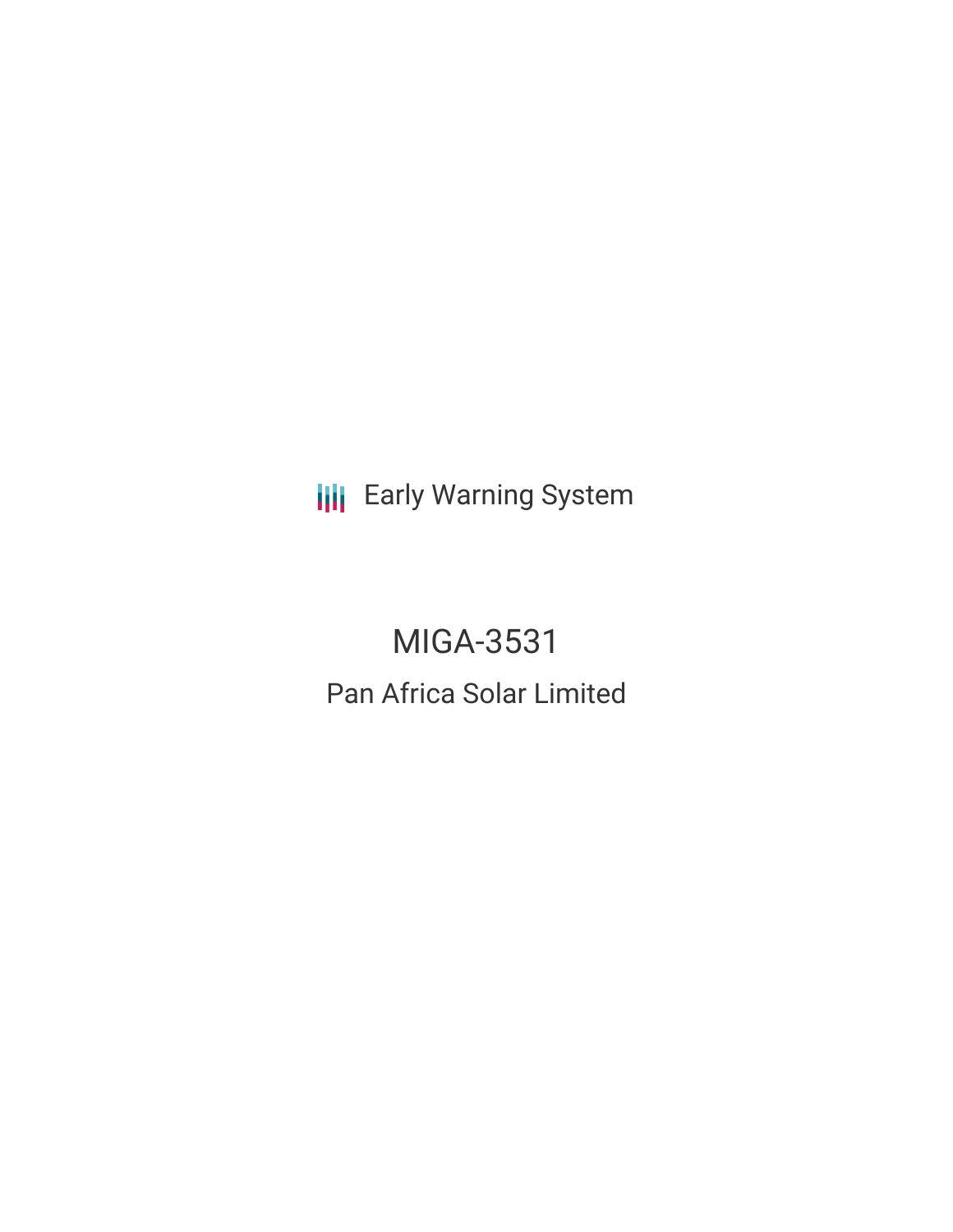

#### **Quick Facts**

| <b>Countries</b>               | Nigeria                                                                                       |
|--------------------------------|-----------------------------------------------------------------------------------------------|
| <b>Financial Institutions</b>  | Multilateral Investment Guarantee Agency (MIGA)                                               |
| <b>Status</b>                  | Proposed                                                                                      |
| <b>Bank Risk Rating</b>        | B                                                                                             |
| <b>Voting Date</b>             | 2017-05-01                                                                                    |
| <b>Borrower</b>                | FMO of the Netherlands (as PRI Agent for itself and other Development Financing Institutions) |
| <b>Sectors</b>                 | Energy                                                                                        |
| <b>Investment Amount (USD)</b> | \$198,00 million                                                                              |
|                                |                                                                                               |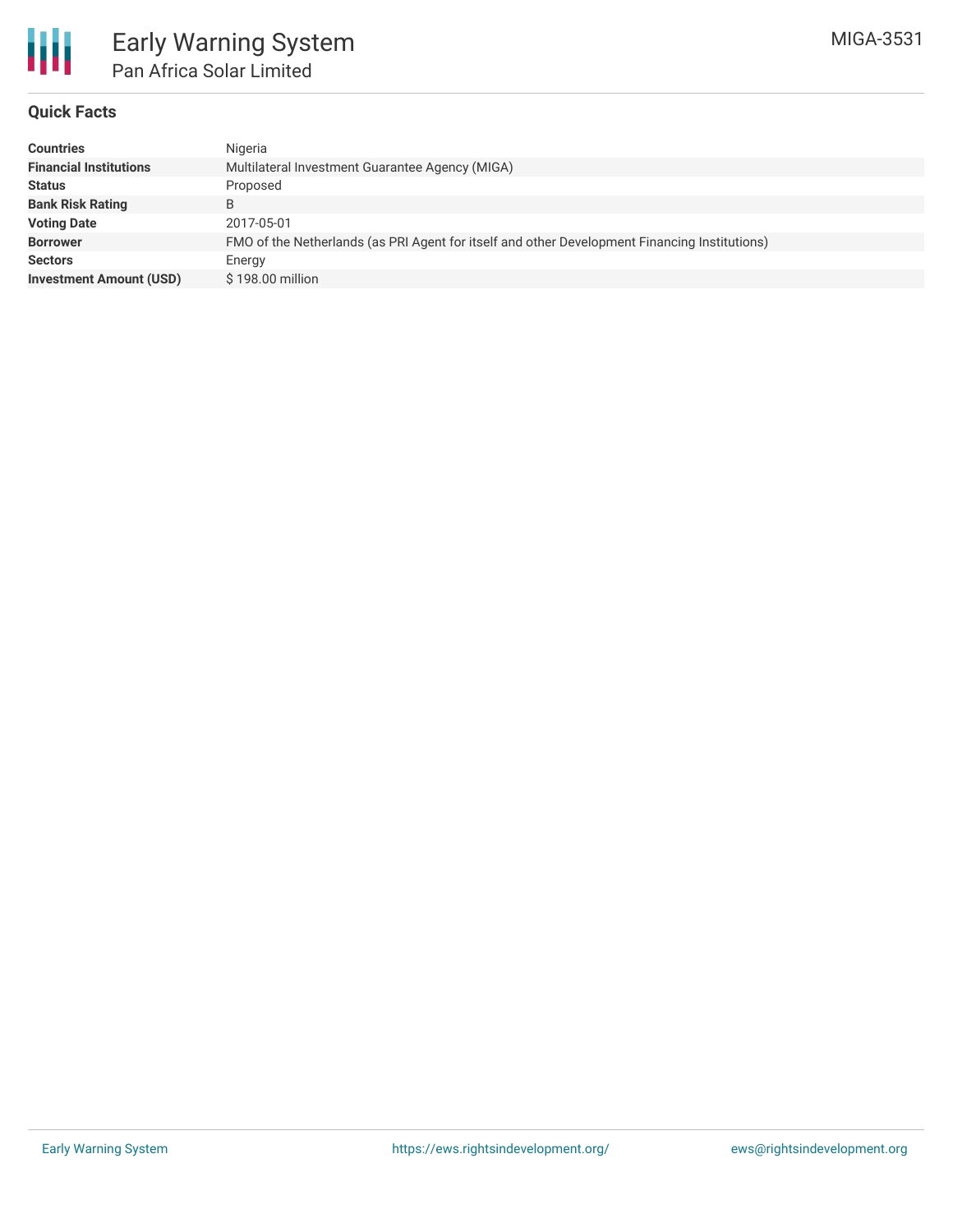

# **Project Description**

This summary covers equity/shareholder loan investments by JCM Capital of Canada and a non-shareholder loan by FMO of the Netherlands to the Pan Africa Solar Ltd power project in Nigeria. JCM Capital has requested 20-year coverage against the risks of transfer restriction, expropriation, war and civil disturbance, and breach of contract. FMO is seeking coverage for itself and a syndicate of European development financial institutions for a period of up to 20 years against the risks of transfer restriction and breach of contract. MIGA is considering up to \$198 million in guarantees.

The project consists of the development, construction, and operation of a 96 MWp photovoltaic solar plant connecting to the national grid. It will be built on about 200 hectares of land in Katsina state, northern Nigeria, and will include the construction of a 1.0 km transmission line connecting the solar facility to the grid which will be owned and operated by the Transmission Company of Nigeria.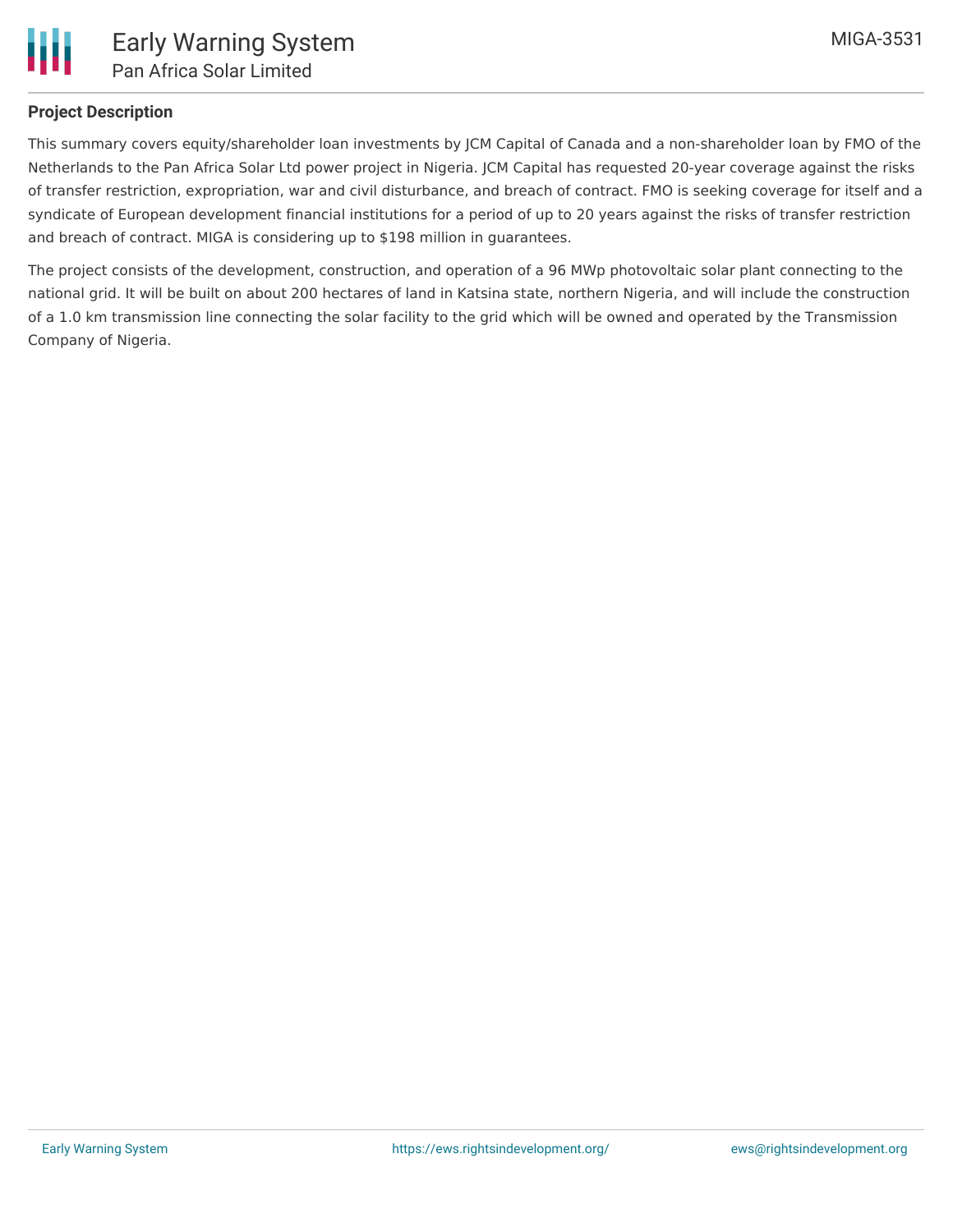## **Investment Description**

Multilateral Investment Guarantee Agency (MIGA)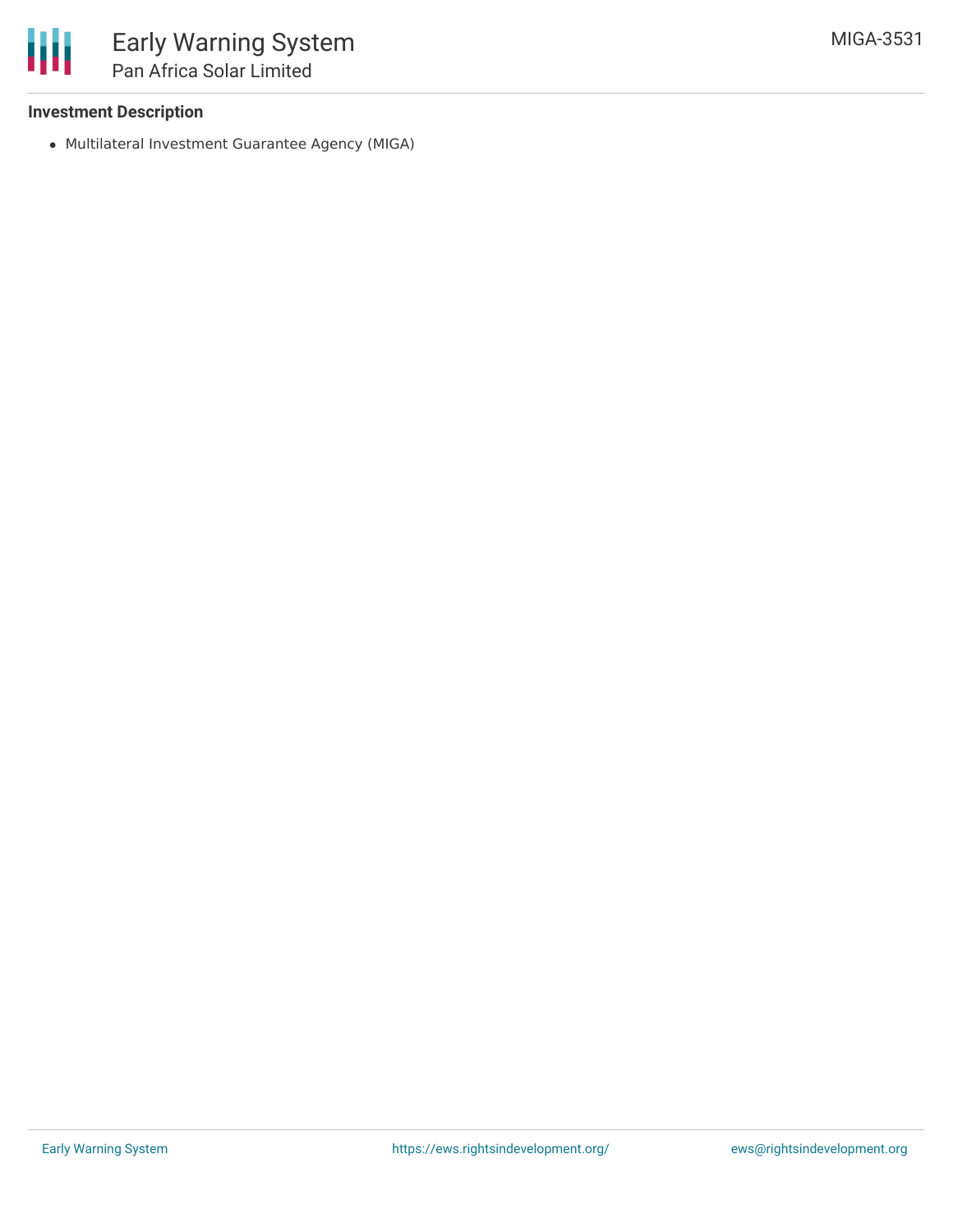

## **Contact Information**

#### ACCOUNTABILITY MECHANISM OF MIGA

The Compliance Advisor Ombudsman (CAO) is the independent complaint mechanism and fact-finding body for people who believe they are likely to be, or have been, adversely affected by an IFC or MIGA- financed project. If you submit a complaint to the CAO, they may assist you in resolving a dispute with the company and/or investigate to assess whether the IFC is following its own policies and procedures for preventing harm to people or the environment. If you want to submit a complaint electronically, you can email the CAO at CAO@worldbankgroup.org. You can learn more about the CAO and how to file a complaint at http://www.cao-ombudsman.org/